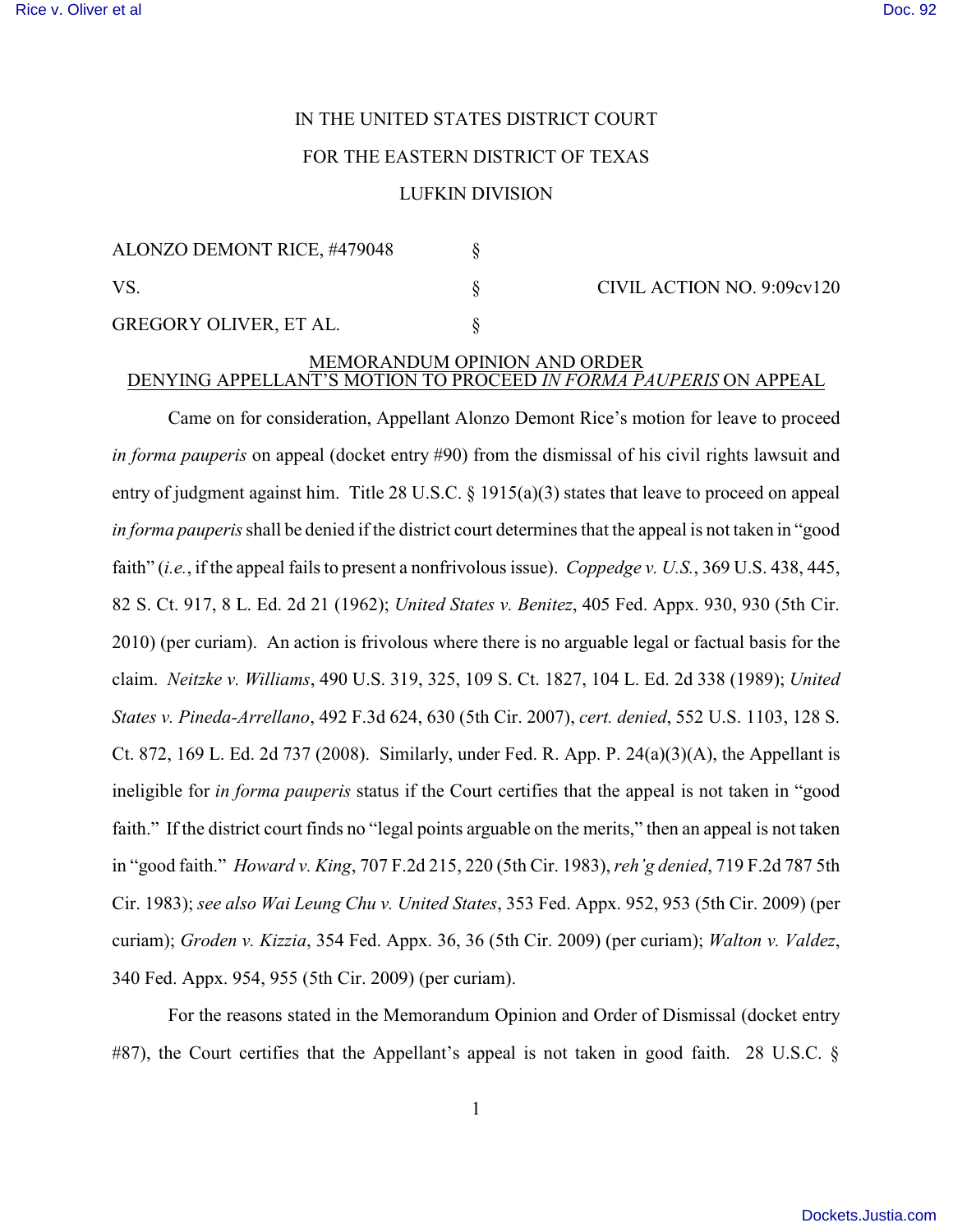1915(a)(3); Fed. R. App. P. 24(a)(3)(A); *Baugh v. Taylor*, 117 F.3d 197, 202 n.21 (5th Cir. 1997) (to comply with Rule 24 and to inform the Court of Appeals of the reasons for its certification, a district court may incorporate by reference its order dismissing an appellant's claims). It is accordingly

**ORDERED** that the motion for leave to proceed *in forma pauperis* on appeal (docket entry #90) is **DENIED**.

Although this Court has certified that the appeal is not taken in good faith under 28 U.S.C. § 1915(a)(3) and Fed. R. App. P. 24(a)(3)(A), the Appellant may challenge this finding pursuant to *Baugh v. Taylor*, by filing a separate motion to proceed *in forma pauperis* on appeal with the Clerk of Court, U.S. Court of Appeals for the Fifth Circuit, within 30 days of this order. *Baugh*, 117 F.3d at 202. The cost to file a motion to proceed on appeal with the Fifth Circuit is calculated below, and if the Appellant moves to proceed on appeal *in forma pauperis*, the prison authorities will be directed to collect the fees as calculated in this order.

Alonzo Demont Rice, #479048, submitted an application stating he received a deposit of \$50.00 over the previous six months in his trust account, which carries a current balance of \$50.00. He did not otherwise submit a trust fund account data sheet. Therefore, he will be assessed an initial partial filing fee of \$1.67. Nonetheless, that does not relieve the Plaintiff of the responsibility of paying the balance of the \$455.00 filing fee or any partial fees connected therewith, unless and until the Court directs otherwise, regardless of the disposition of the appeal.

The Appellant shall pay the remaining \$453.33 filing fee in periodic installments as funds become available. The Appellant is required to make payments of 20% of the preceding month's income credited to his inmate trust fund account until Appellant has paid the total filing fee of \$455.00. The agency having custody of the prisoner shall collect this amount from the trust fund account or institutional equivalent, when funds are available and when permitted by 28 U.S.C. § 1915(b)(2), and forward it to the clerk of the district court.

If the Appellant moves to proceed on appeal *in forma pauperis*, the clerk shall mail a copy